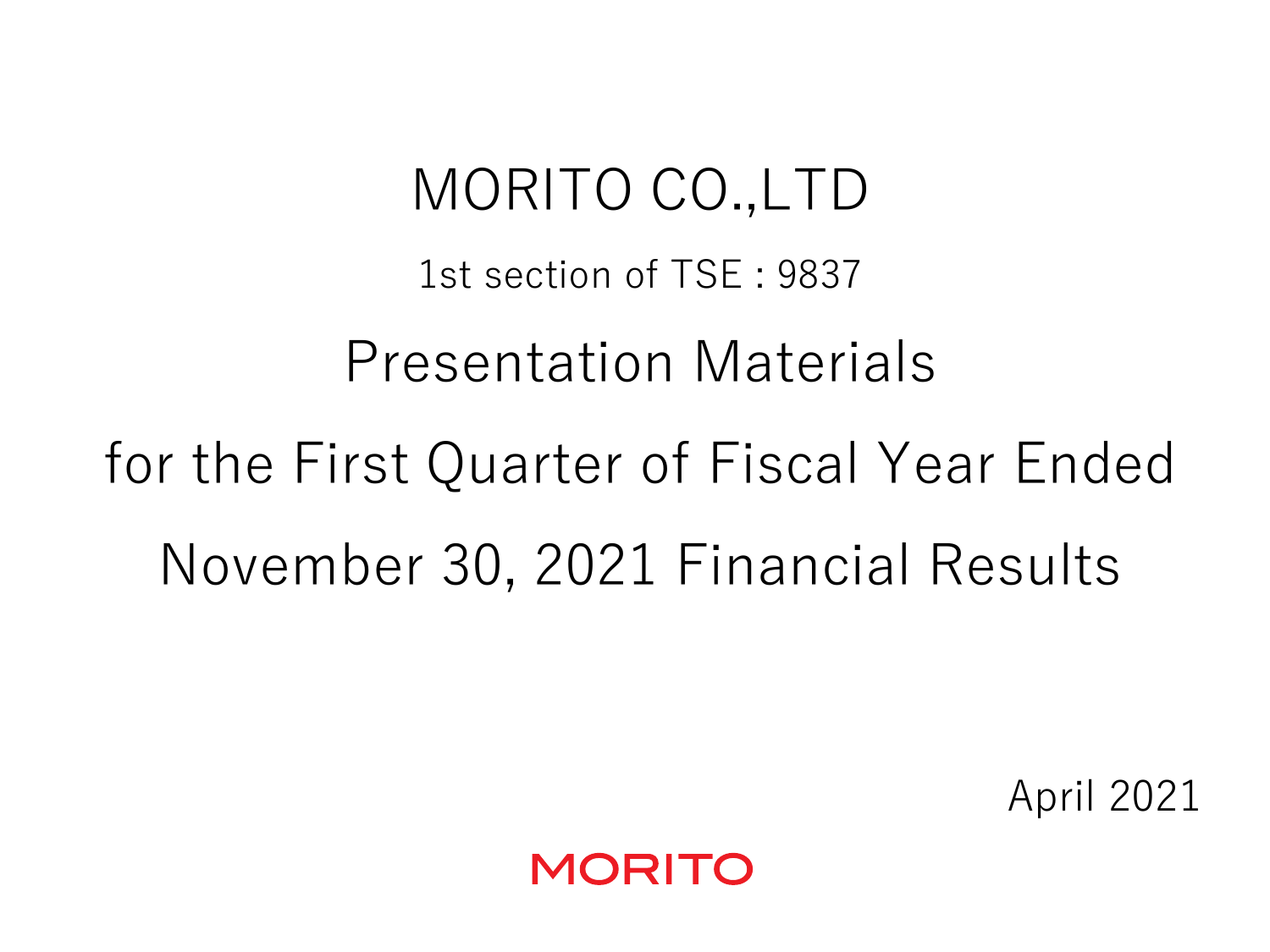# 1. FY2021.11 1Q Financial Results

## 2. FY2021.11 1Q Business Overview

## 3. Shareholder Returns

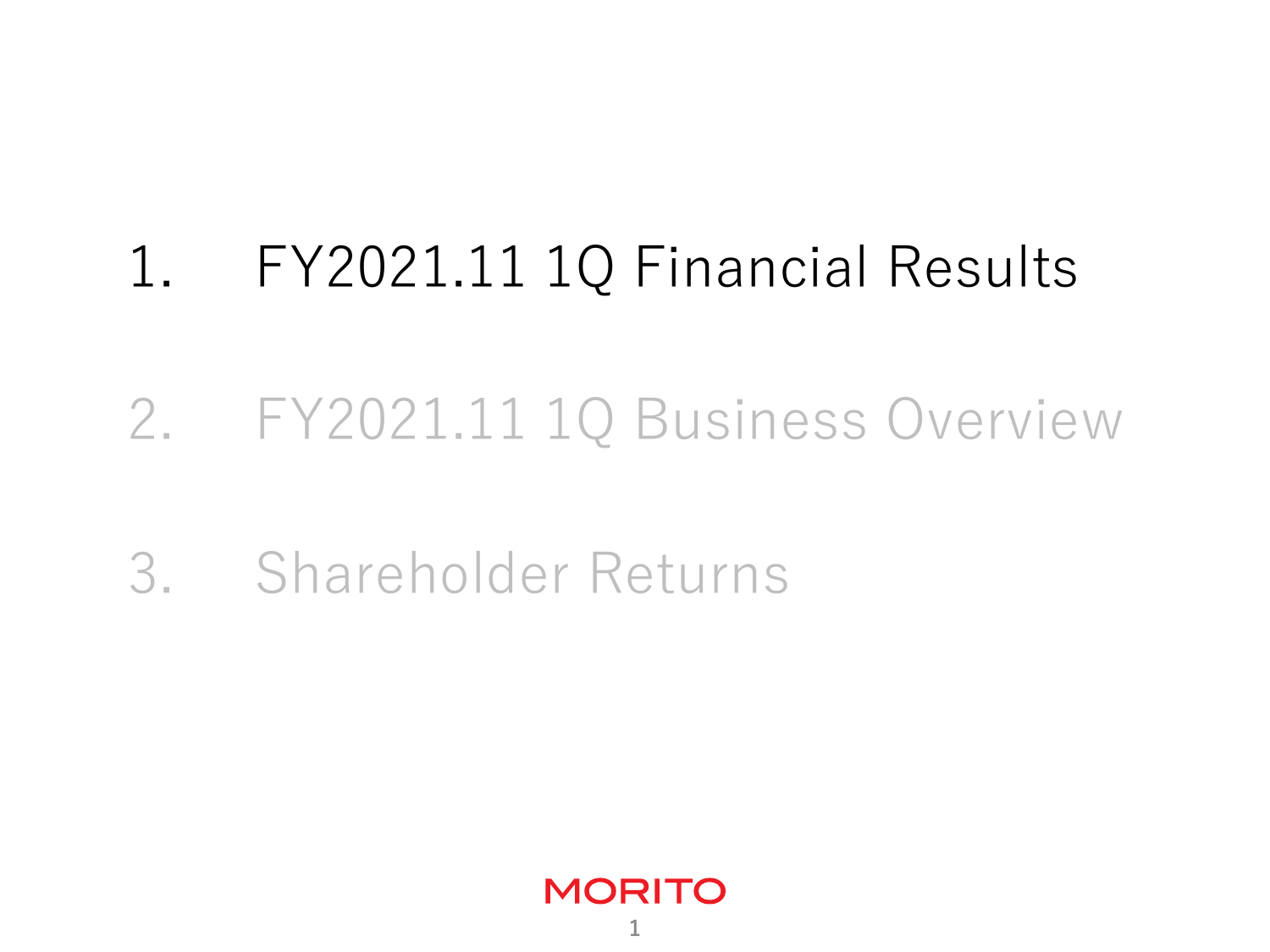## FY2021 1Q Progress & Highlights

・By gross profit ratio improvement and cost reduction, operating income increased by 40%, net income increased by 70%.

・Net Sales decreased, due to adjusting inventories in department stores and mass retailers caused by COVID-19.

・Businesses in Asia, especially automobile interior components have expanded.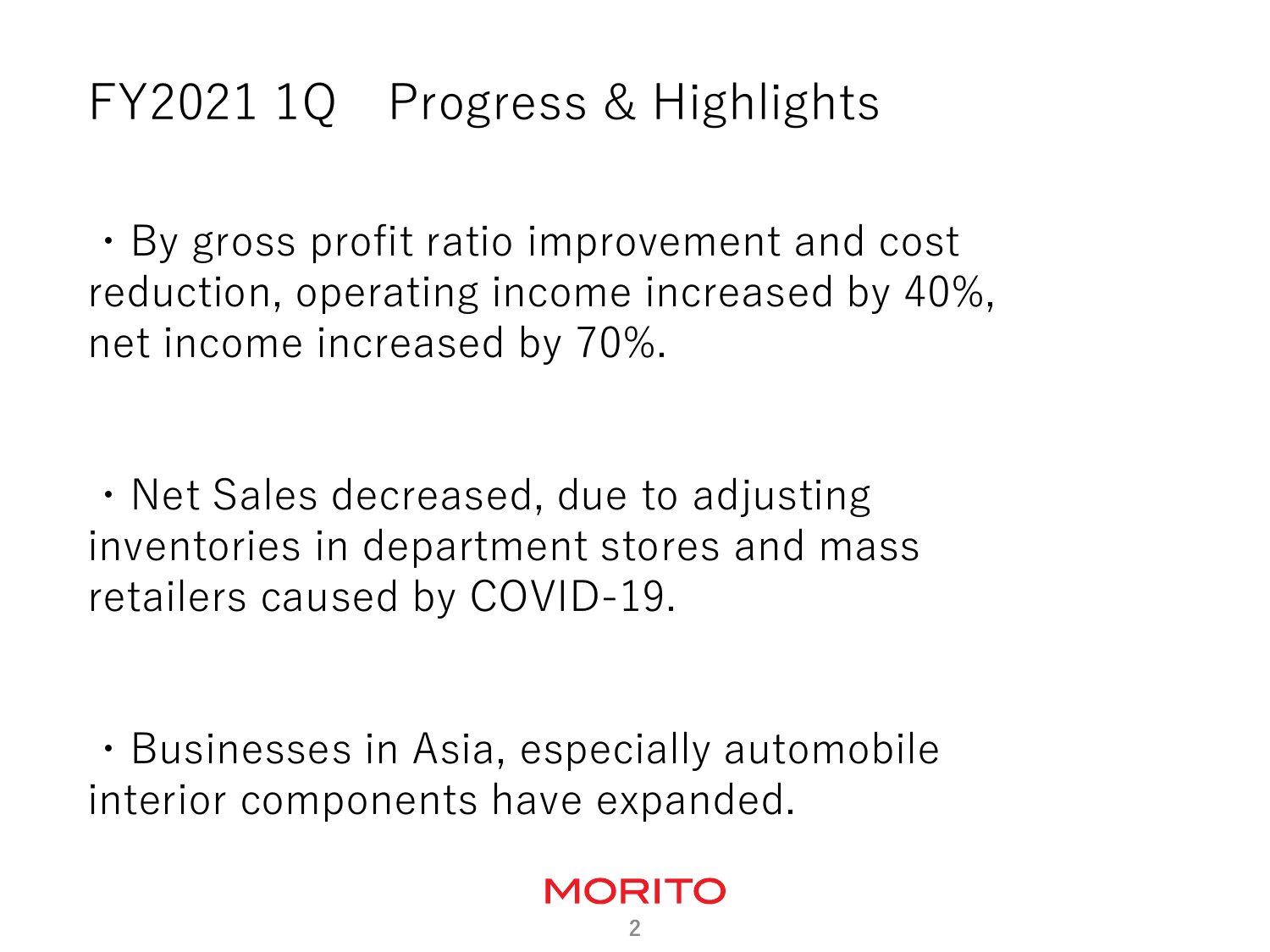## FY2021 Q1 Summary of Financial Results

(Million JPY)

|                           | 2020 1Q | 2021 1Q | Increase/<br><b>Decrease</b> | Y/Y       |
|---------------------------|---------|---------|------------------------------|-----------|
| Net sales                 | 11,171  | 10,629  | $-542$                       | $-4.9\%$  |
| Gross profit              | 2,935   | 2,795   | $-140$                       | $-4.8\%$  |
| Gross profit ratio        | 26.3%   | 26.3%   |                              |           |
| Cost                      | 2,598   | 2,321   | $-277$                       | $-10.6\%$ |
| Cost ratio                | 23.3%   | 21.8%   |                              |           |
| Operating income          | 336     | 473     | $+137$                       | $+40.6\%$ |
| Operating income<br>ratio | 3.0%    | 4.5%    |                              |           |
| Ordinary income           | 306     | 485     | $+179$                       | $+58.6\%$ |
| Ordinary income<br>ratio  | 2.7%    | 4.6%    |                              |           |
| Net income                | 169     | 288     | $+119$                       | $+70.8%$  |
| Net income ratio          | 1.5%    | 2.7%    |                              |           |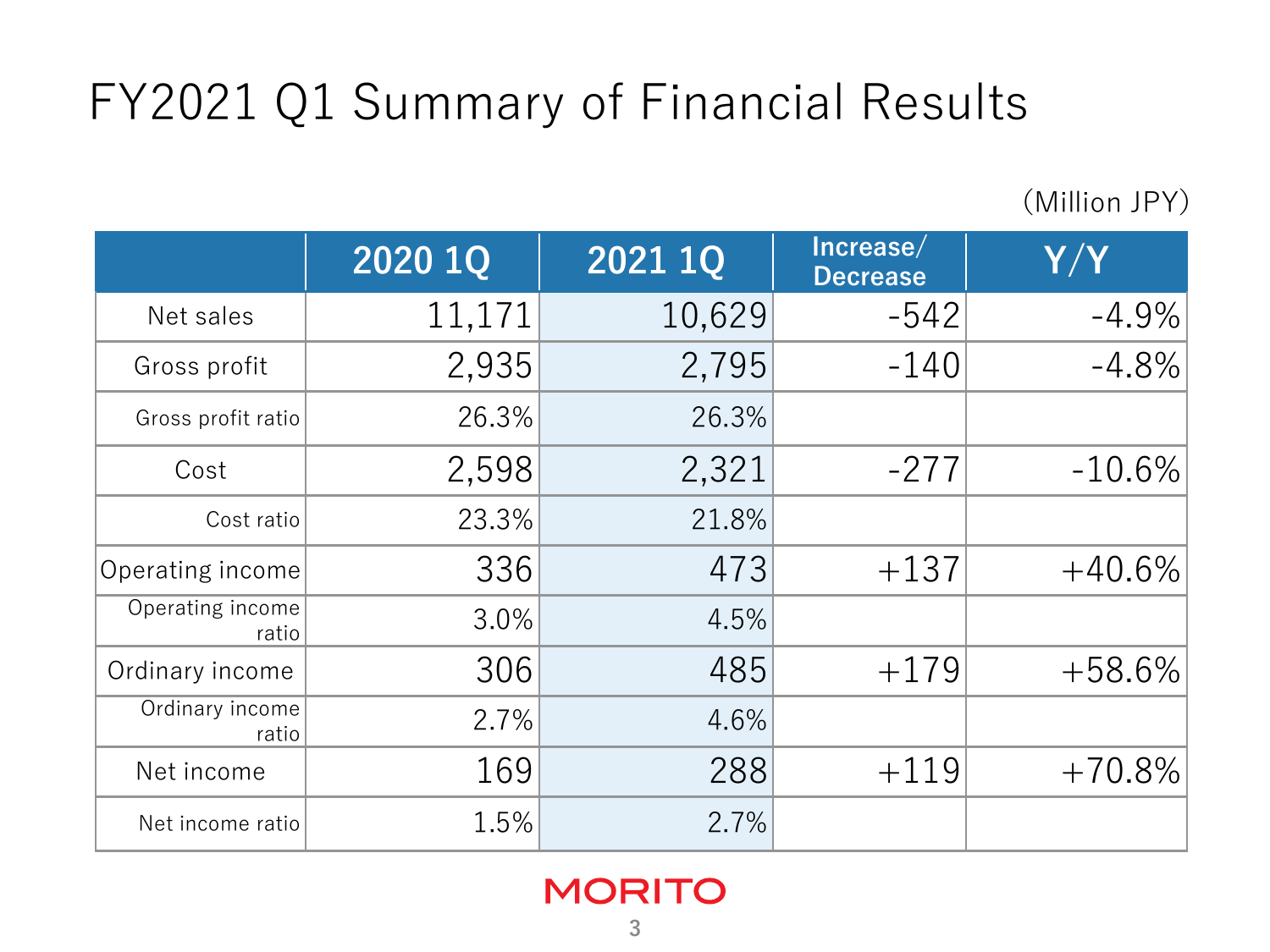## 2021FY 1Q Net Sales

Net sales:  $10,629$  million JPY  $Y/Y: -542$  million JPY (-4.9%) Sales of the apparel division in Japan decreased by COVID-19.



## Japan 7,347 million JPY  $Y/Y$  −555 million yen (−7.0%)

Asia 2,083 million JPY  $Y/Y$  +57 million yen  $(+2.8%)$ 

#### Europe & the U.S. 1,198 million JPY

 $Y/Y$  −44 million yen (−3.5%)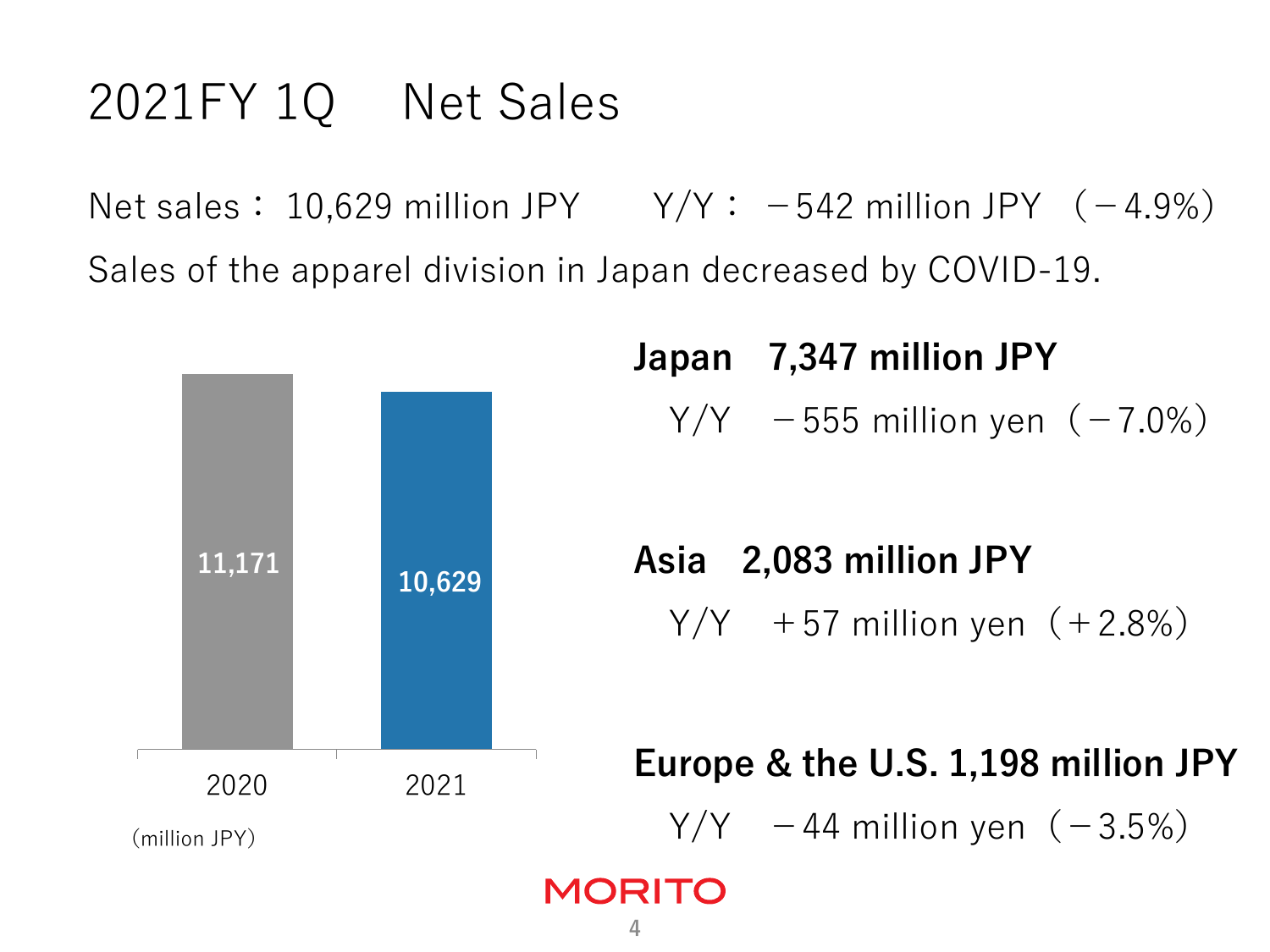## 2021FY 1Q Quarterly Financial Trends

Net sales have recovered since 3Q 2020FY. It were as expected. It will be concentrated in the second half continuously.

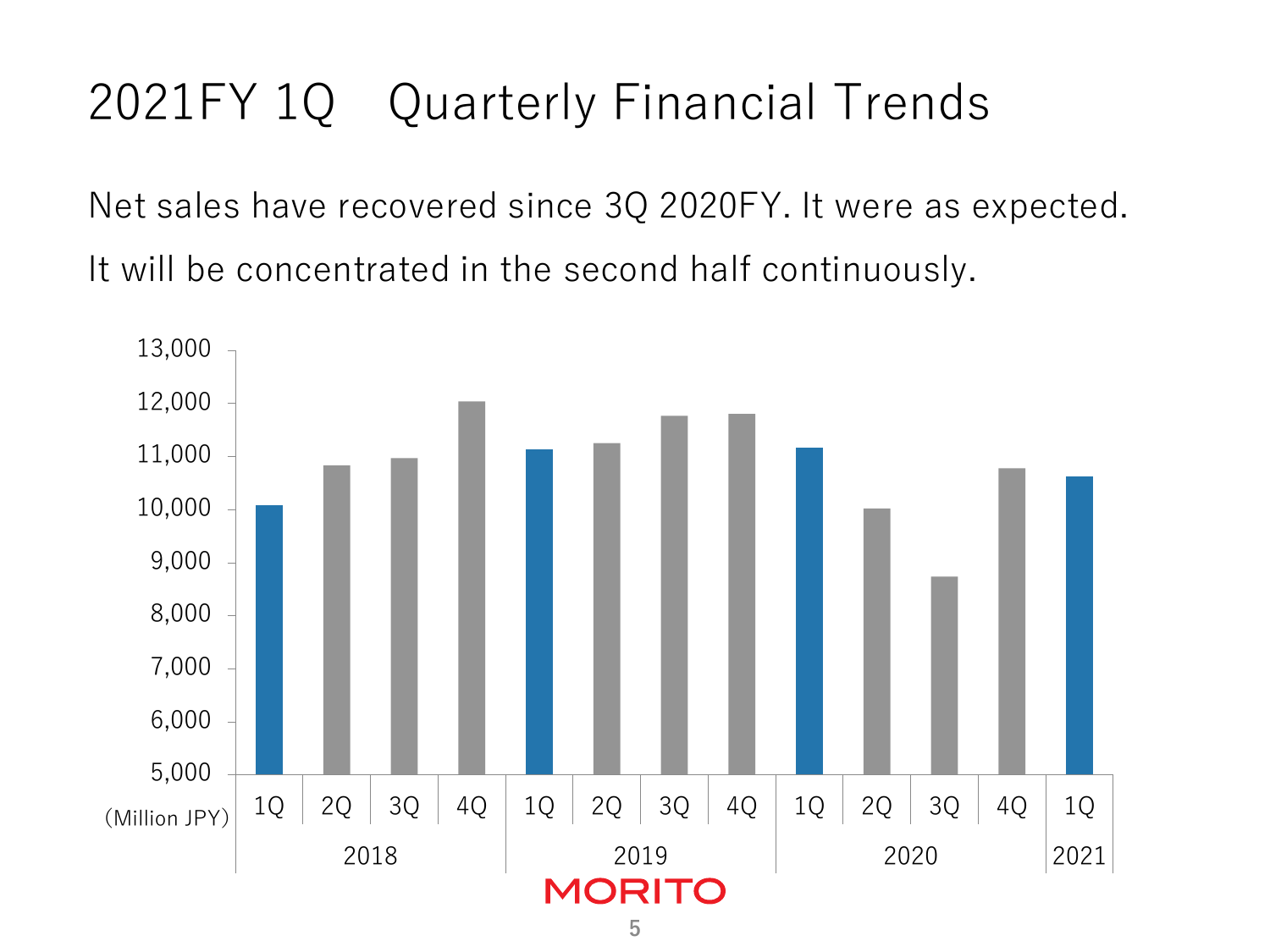### 2021FY 1Q Gross Profit

Impact by decrease of net sales

2,935

2020

Gross profit: 2,795 million JPY Y/Y: −140 million JPY(−4.8%)

(Million JPY)

|  |        |                       | 2020 1Q      | 2021 1Q | Increase/<br>Decrease | Y/Y      |          |
|--|--------|-----------------------|--------------|---------|-----------------------|----------|----------|
|  |        |                       | Net sales    | 11,171  | 10,629                | $-542$   | $-4.9%$  |
|  |        |                       | Gross profit | 2,935   | 2,795                 | $-140$   | $-4.8%$  |
|  | 2,795  | Gross profit<br>Ratio | 26.3%        | 26.3%   |                       |          |          |
|  |        |                       | Cost         | 2,598   | 2,321                 | $-277$   | $-10.6%$ |
|  | income | Operating             | 336          | 473     | $+137$                | $+40.6%$ |          |
|  |        | Ordinary<br>income    | 306          | 485     | $+179$                | $+58.6%$ |          |
|  | 2021   |                       | Net income   | 169     | 288                   | $+119$   | $+70.8%$ |
|  |        |                       |              |         |                       |          |          |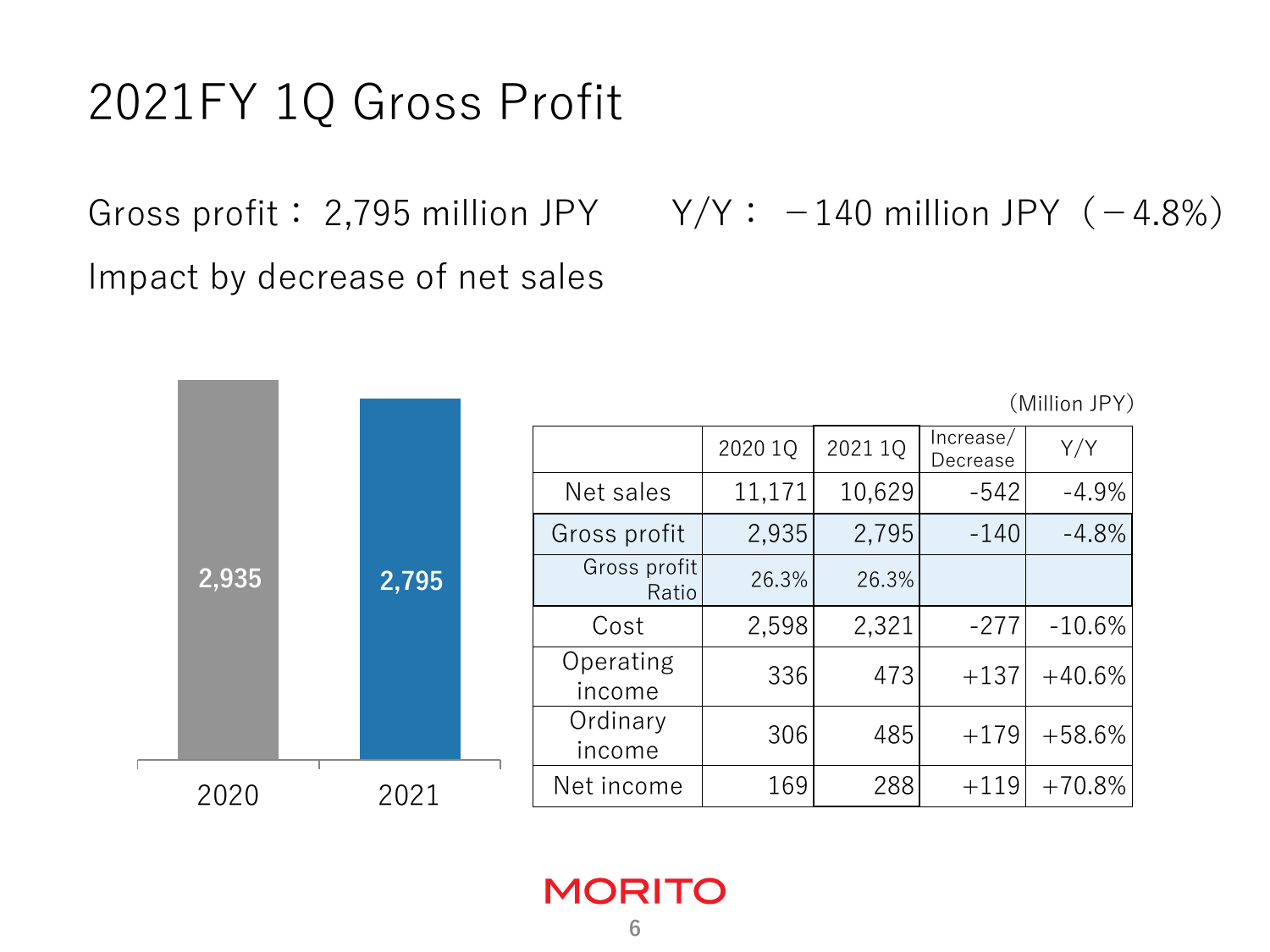### 2021FY 1Q Trends in Net Sales & Gross Profit Ratio

In 2020FY, gross profit ratio decreased by COVID-19, however

will be forecasted to recover in 2021FY.

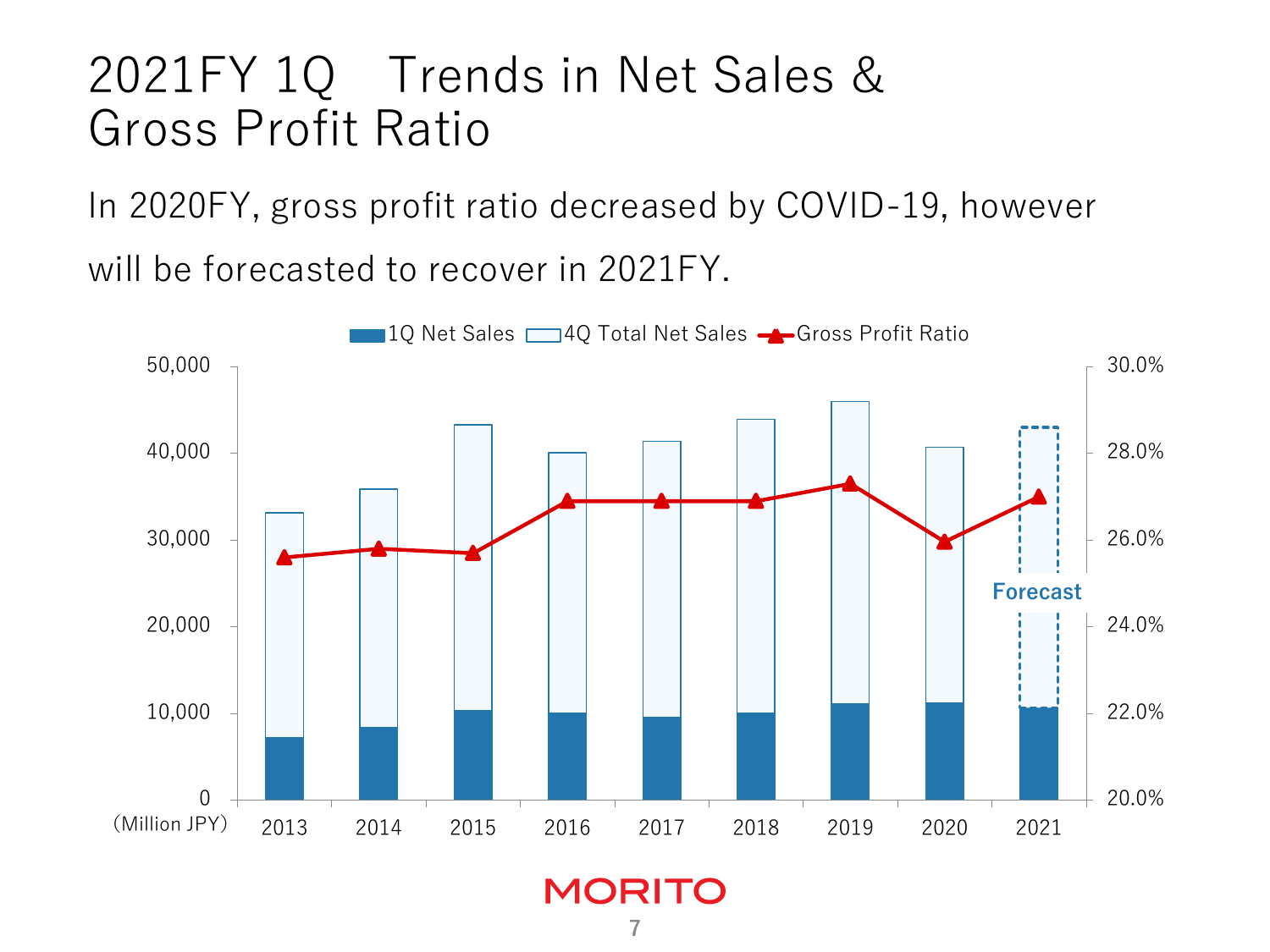### 2021FY 1Q Operating Income

Operating income: 473 million JPY Y/Y: +137 million JPY(+40.6%) Decrease of  $cost$  > Decrease of gross profit

(Million JPY)



|                           | 2020 1Q | 2021 1Q | Increase/<br>Decrease | Y/Y      |
|---------------------------|---------|---------|-----------------------|----------|
| Net sales                 | 11,171  | 10,629  | $-542$                | $-4.9%$  |
| Gross profit              | 2,935   | 2,795   | $-140$                | $-4.8%$  |
| Gross profit<br>ratio     | 26.3%   | 26.3%   |                       |          |
| Cost                      | 2,598   | 2,321   | $-277$                | $-10.6%$ |
| Cost ratio                | 23.3%   | 21.8%   |                       |          |
| Operating<br>income       | 336     | 473     | $+137$                | $+40.6%$ |
| Operating<br>income ratio | 3.0%    | 4.5%    |                       |          |
| Ordinary<br>income        | 306     | 485     | $+179$                | $+58.6%$ |
| Net income                | 169     | 288     | $+119$                | $+70.8%$ |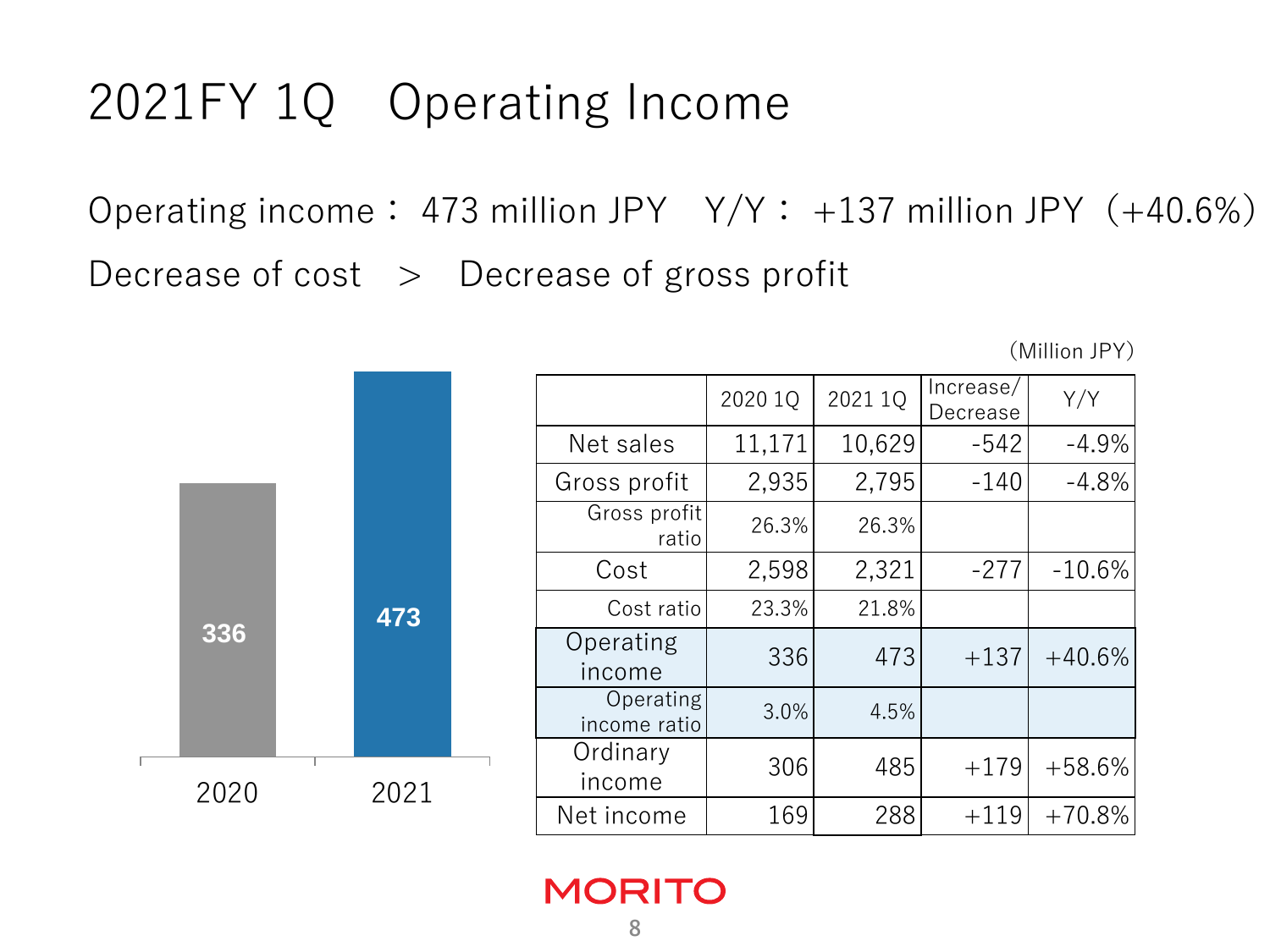## 2021FY 1Q Ordinary Income

Ordinary Income: 485 million JPY  $Y/Y: +179$  million JPY  $(+58.6%)$ Increase of operating income & non-operating income Decrease of non-operating expenses

(Million JPY)



|                          | 2020 1Q | 2021 1Q | Increase/<br>Decrease | Y/Y      |
|--------------------------|---------|---------|-----------------------|----------|
| Net sales                | 11,171  | 10,629  | $-542$                | $-4.9%$  |
| Gross profit             | 2,935   | 2,795   | $-140$                | $-4.8%$  |
| Gross profit<br>ratio    | 2,598   | 2,321   | $-277$                | $-10.6%$ |
| Cost                     | 336     | 473     | $+137$                | $+40.6%$ |
| Cost ratio               | 3.0%    | 4.5%    |                       |          |
| Ordinary<br>income       | 306     | 485     | $+179$                | $+58.6%$ |
| Ordinary<br>income ratio | 2.7%    | 4.6%    |                       |          |
| Net income               | 169     | 288     | $+119$                | $+70.8%$ |
| Net income ratio         | 1.5%    | 2.7%    |                       |          |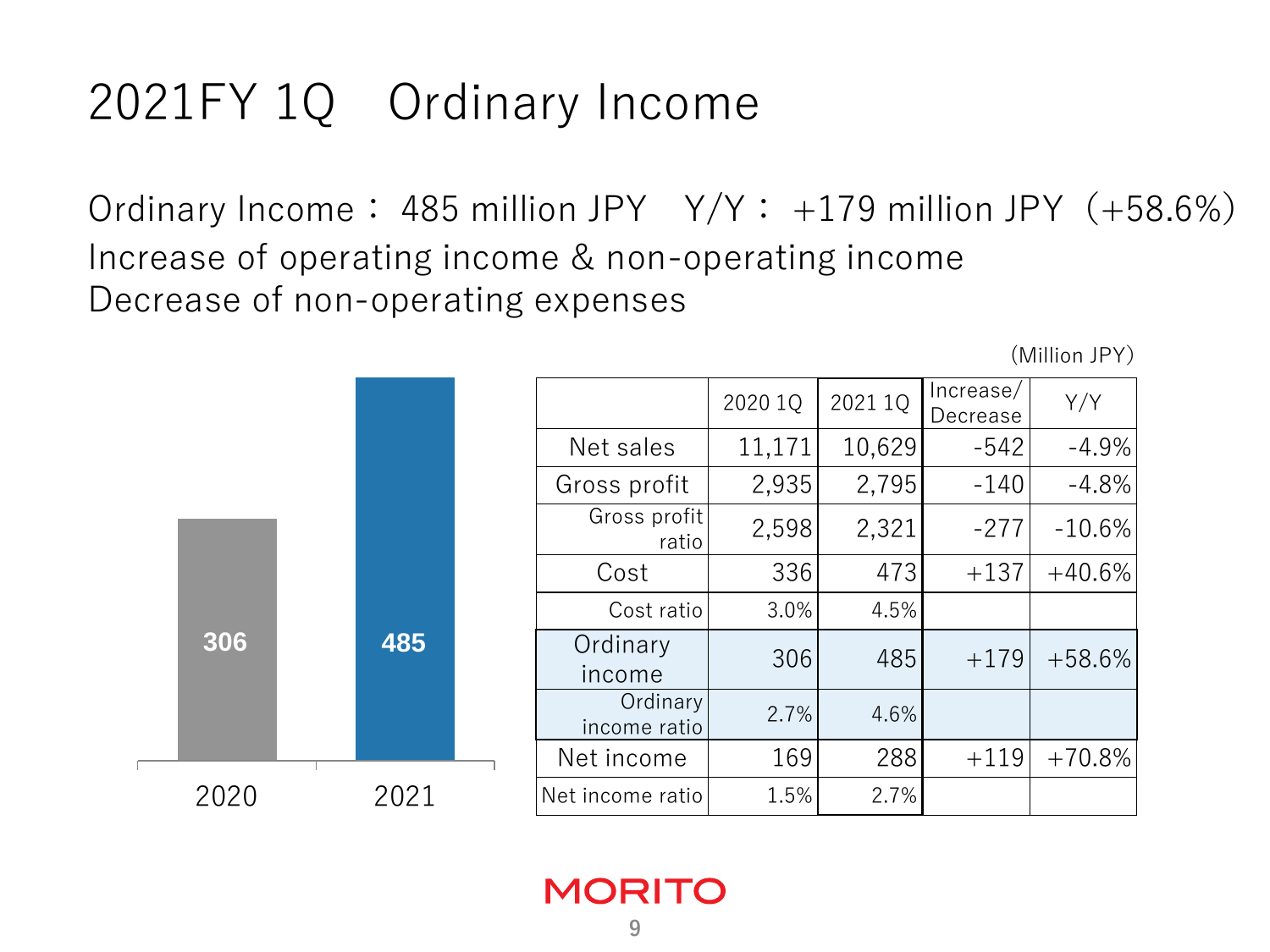## 2021FY 1Q Net Income

Net Income: 288 million JPY  $Y/Y: +119$  million JPY  $(+70.8%)$ Increase of ordinary income

(Million JPY)



|                          | 2020 1Q | 2021 1Q | Increase/<br>Decrease | Y/Y      |
|--------------------------|---------|---------|-----------------------|----------|
| Net sales                | 11,171  | 10,629  | $-542$                | $-4.9%$  |
| Gross profit             | 2,935   | 2,795   | $-140$                | $-4.8%$  |
| Cost                     | 2,598   | 2,321   | $-277$                | $-10.6%$ |
| Operating<br>income      | 336     | 473     | $+137$                | $+40.6%$ |
| Ordinary<br>income       | 306     | 485     | $+179$                | $+58.6%$ |
| Ordinary<br>income ratio | 2.7%    | 4.6%    |                       |          |
| Net income               | 169     | 288     | $+119$                | $+70.8%$ |
| Net income<br>ratio      | 1.5%    | 2.7%    |                       |          |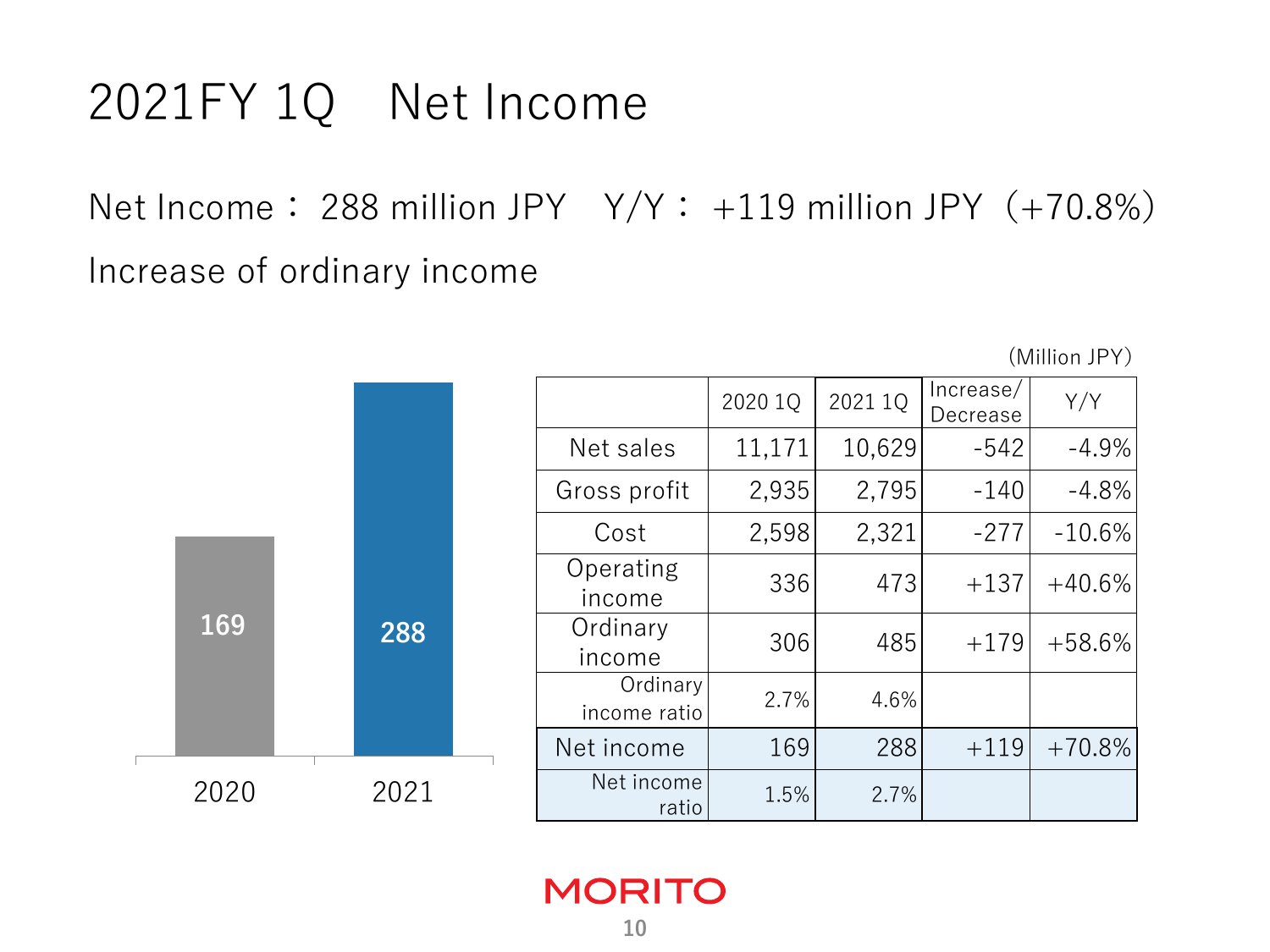## 2021FY 1Q Forecast & Progress

(Million JPY)

|                        | 2021FY 1Q | <b>FY2021 Full-</b><br><b>Year Forecast</b> | <b>Progress</b> |
|------------------------|-----------|---------------------------------------------|-----------------|
| Net sales              | 10,629    | 43,000                                      | 24.7%           |
| Operating income       | 473       | 1,300                                       | 36.4%           |
| Operating income ratio | 4.5%      | 3.0%                                        |                 |
| Ordinary income        | 485       | 1,300                                       | 37.3%           |
| Ordinary income ratio  | 4.6%      | 3.0%                                        |                 |
| Net income             | 288       | 700                                         | 41.1%           |
| Net income ratio       | 2.7%      | 1.6%                                        |                 |

|                        | 2020FY 1Q | 2020FY 4Q | <b>Progress</b> |
|------------------------|-----------|-----------|-----------------|
| Net sales              | 11,171    | 40,727    | 27.4%           |
| Operating income       | 336       | 856       | 39.3%           |
| Operating income ratio | 3.0%      | 2.1%      |                 |
| Ordinary income        | 306       | 928       | 33.0%           |
| Ordinary income ratio  | 2.7%      | 2.3%      |                 |
| Net income             | 169       | 470       | 36.0%           |
| Net income ratio       | 1.5%      | 1.2%      |                 |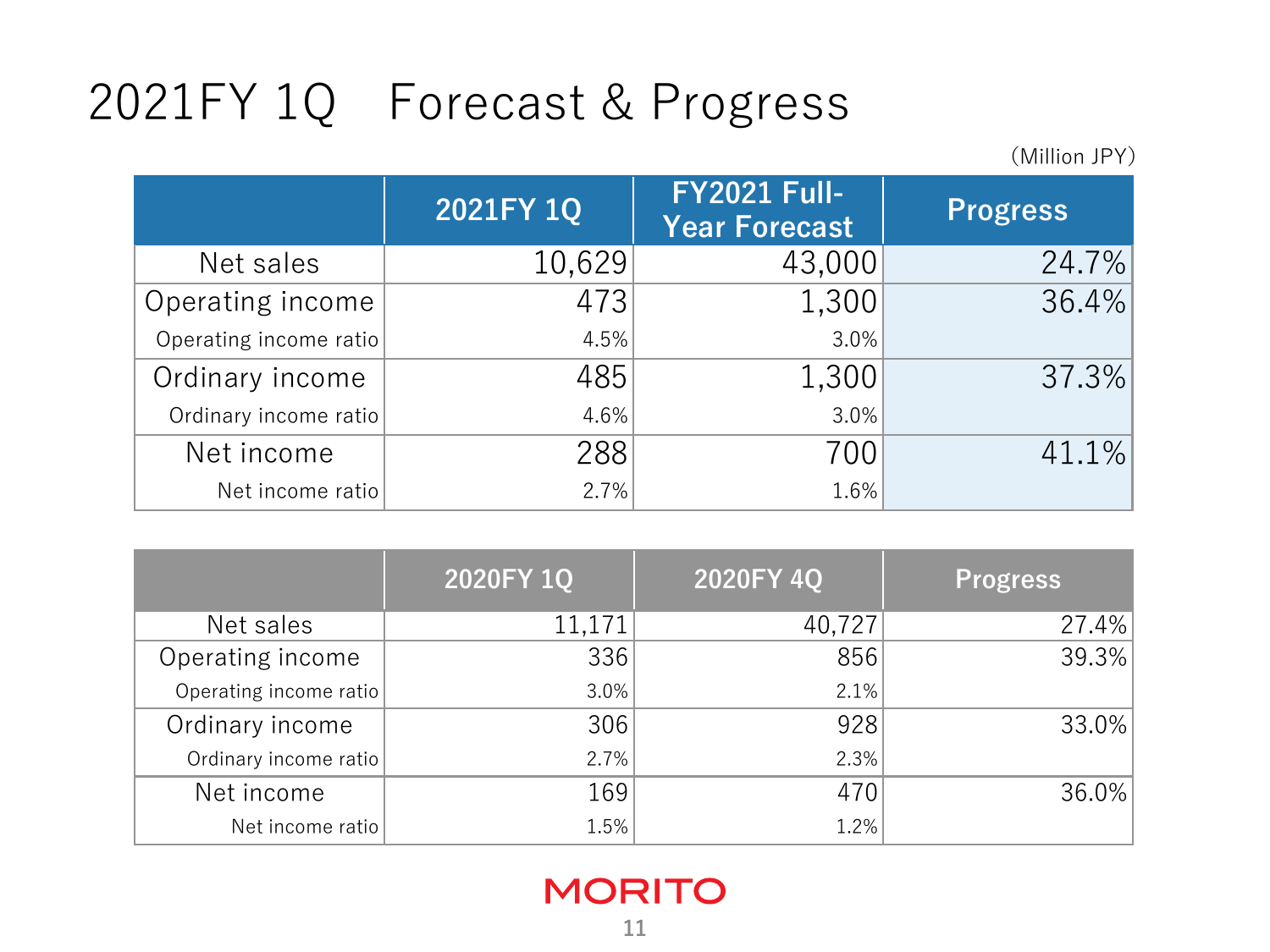## 2021FY 1Q Balance Sheet

(Million JPY)

|                     | 2020 4Q<br><b>Assets</b> | 2021 1Q                   |                               | 2020 4Q<br><b>Liabilities</b> | 2021 1Q                                        |
|---------------------|--------------------------|---------------------------|-------------------------------|-------------------------------|------------------------------------------------|
|                     |                          |                           | Current<br>liabilities        | 6,927                         | 7,150                                          |
| Current<br>assets   | 25,496                   | 25,900                    | <b>Fixed liabilities</b>      | 4,756                         | $(+223)$<br>4,614<br>$($ $\blacktriangle$ 142) |
|                     |                          | (404)                     | <b>Total liabilities</b>      | 11,684                        | 11,764<br>$(+80)$                              |
|                     |                          |                           |                               | <b>Net assets</b>             |                                                |
|                     |                          |                           | Shareholders'<br>equity       | 30,516                        | 30,673                                         |
|                     |                          |                           | Other<br>comprehensive        | 1,441                         | $(+157)$<br>1,425                              |
| <b>Fixed assets</b> | 18,201                   | 18,018                    | income                        |                               | $($ $\blacktriangle$ 16)                       |
| Deferred assets     | $1\,$                    | $($ $\blacktriangle$ 183) | Total net assets              | 32,015                        | 32,154                                         |
|                     |                          | $($ $\blacktriangle$ 1)   |                               |                               | $(+139)$                                       |
| Total               | 43,699                   | 43,919                    | Liabilities and<br>net assets | 43,699                        | 43,919                                         |
| assets              |                          | $(+220)$                  |                               |                               | $(+220)$                                       |

Equity ratio 73.1%(2020FY 4Q 73.1%)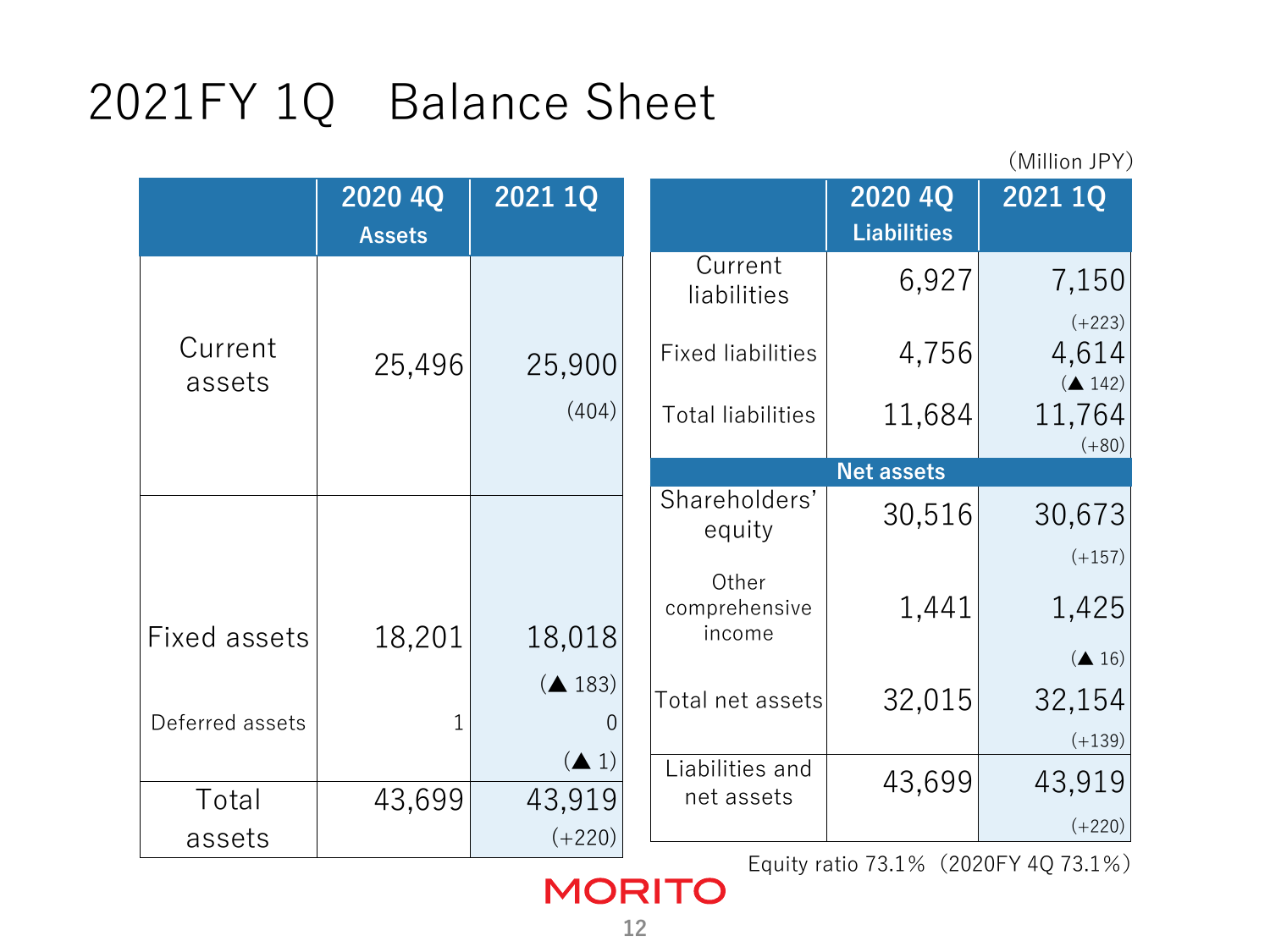## 1. FY2021.11 1Q Financial Results

## 2. FY2021.11 1Q Business Overview

## 3. Shareholder Returns

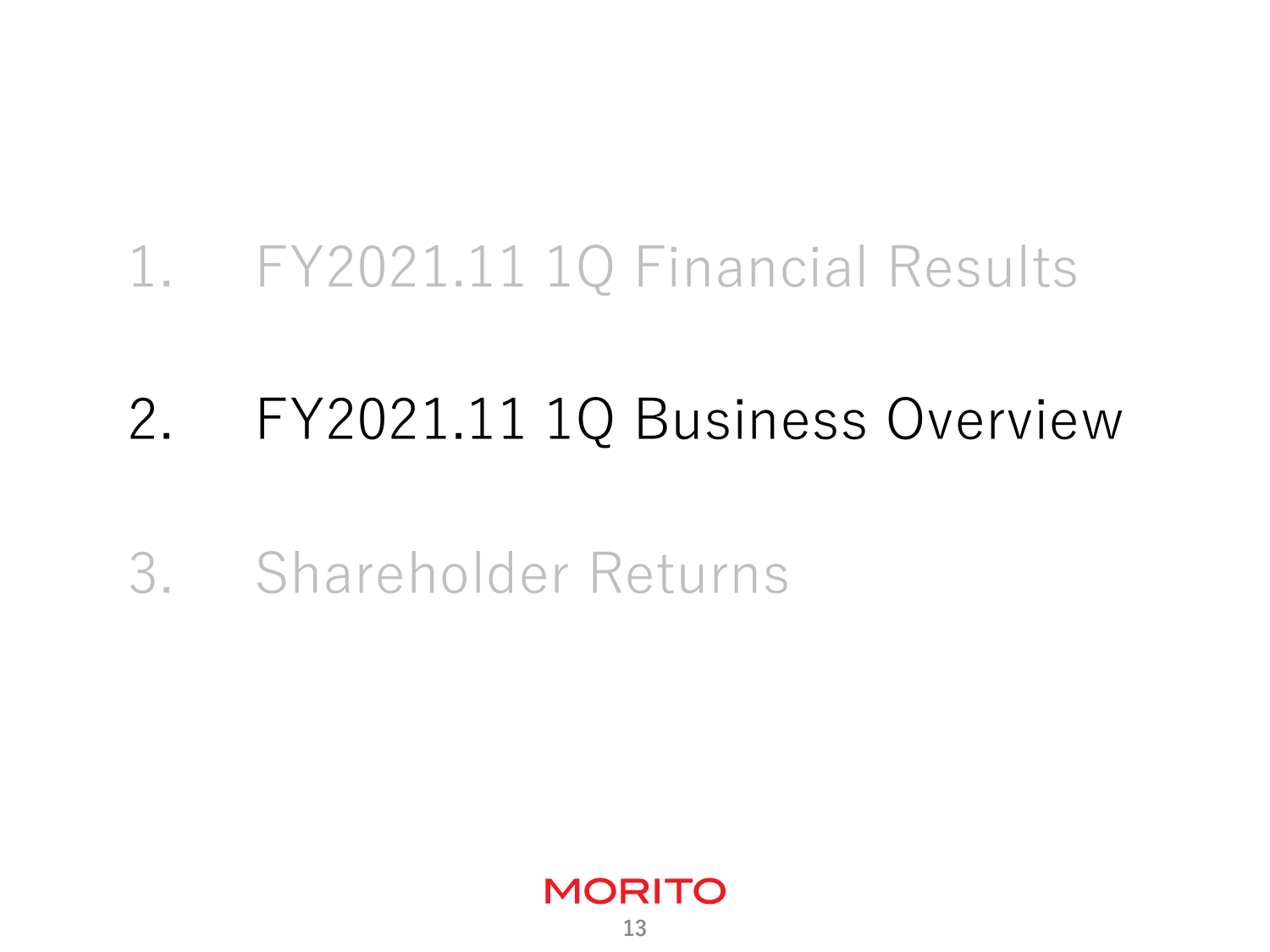### 2021FY 1Q Net Sales by Regions

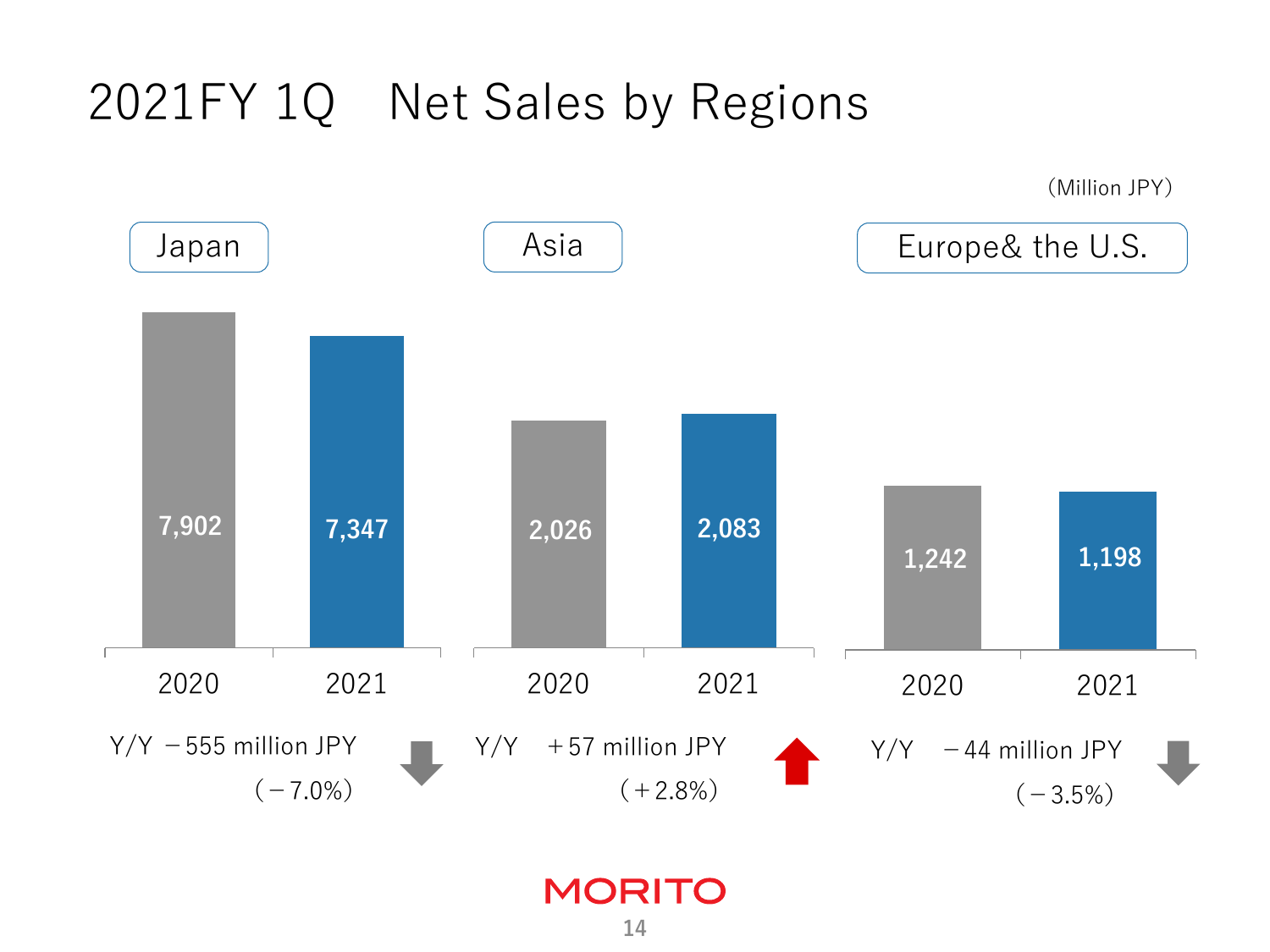## 2021FY 1Q Net Sales by Regions(Japan)

Impacts of COVID-19 have continued, especially in apparel business. But orders in Japan have been recovering.

- ・Increase of fitness clothes
- ・Decrease of accessories for casual wear, working wear and thick-fabric menswear
- ・Increase of products to dollar stores
- ・Increase of accessories for school bag
- ・Increase of sales, cleaning business of kitchen equipment

・Decrease of products related to snowboard and safety-related accessories for construction site



15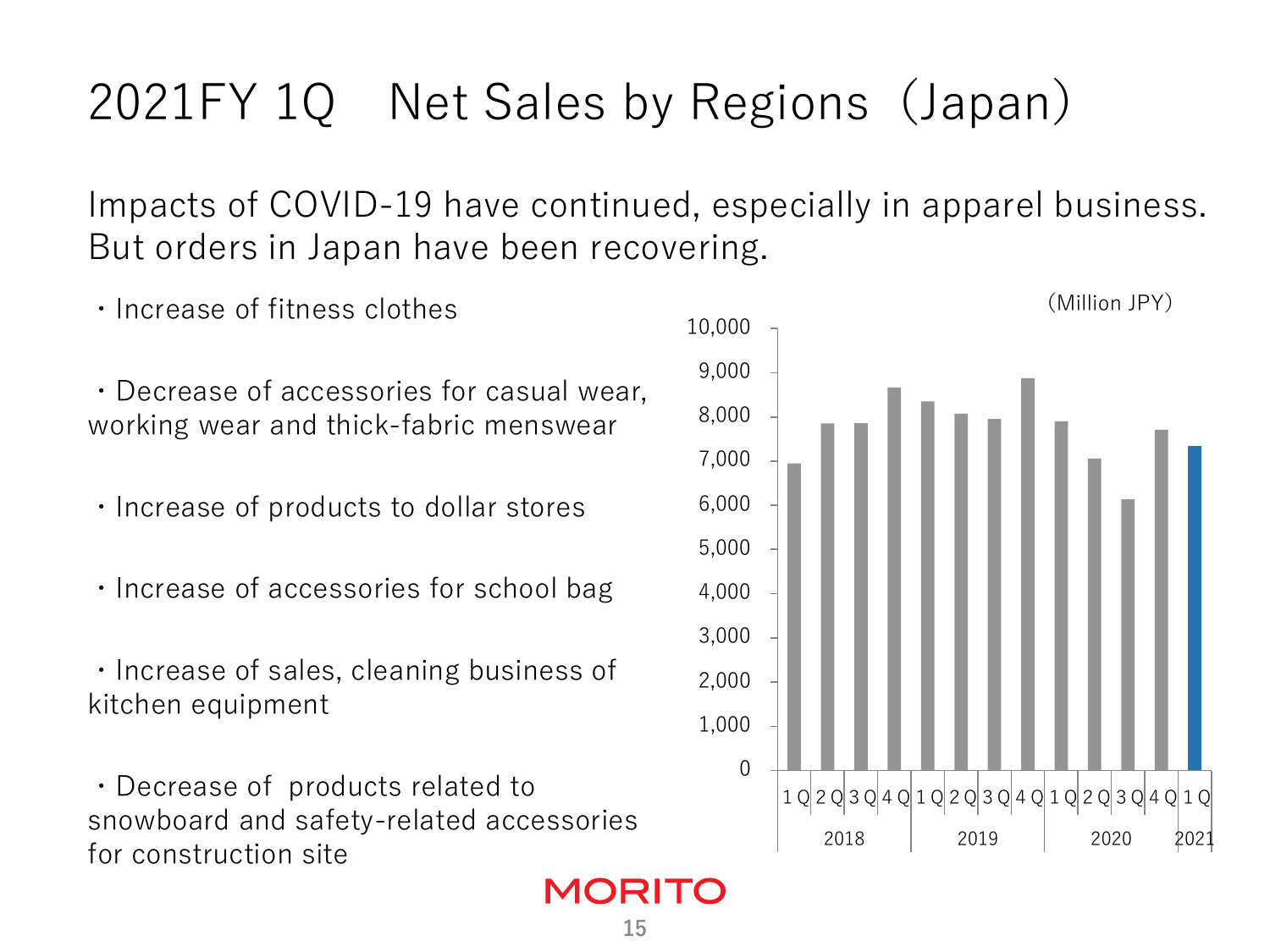## 2021FY 1Q Net Sales by Regions (Asia)

Transportation business has grown as an axis in Asia. Apparel business has been recovering, too. 1Q Net sales were the highest in the past four years.  $\mathcal{M}_{\text{Million JPY}}$ 

・Increase of accessories to Europe and the U.S. apparel manufacturers in Hong Kong

・Decrease of accessories to Japanese apparel manufacturers in Thailand

・Increase of automobile interior components to Japanese automobile manufacturers in China

・Decrease of products for video equipment in Thailand



16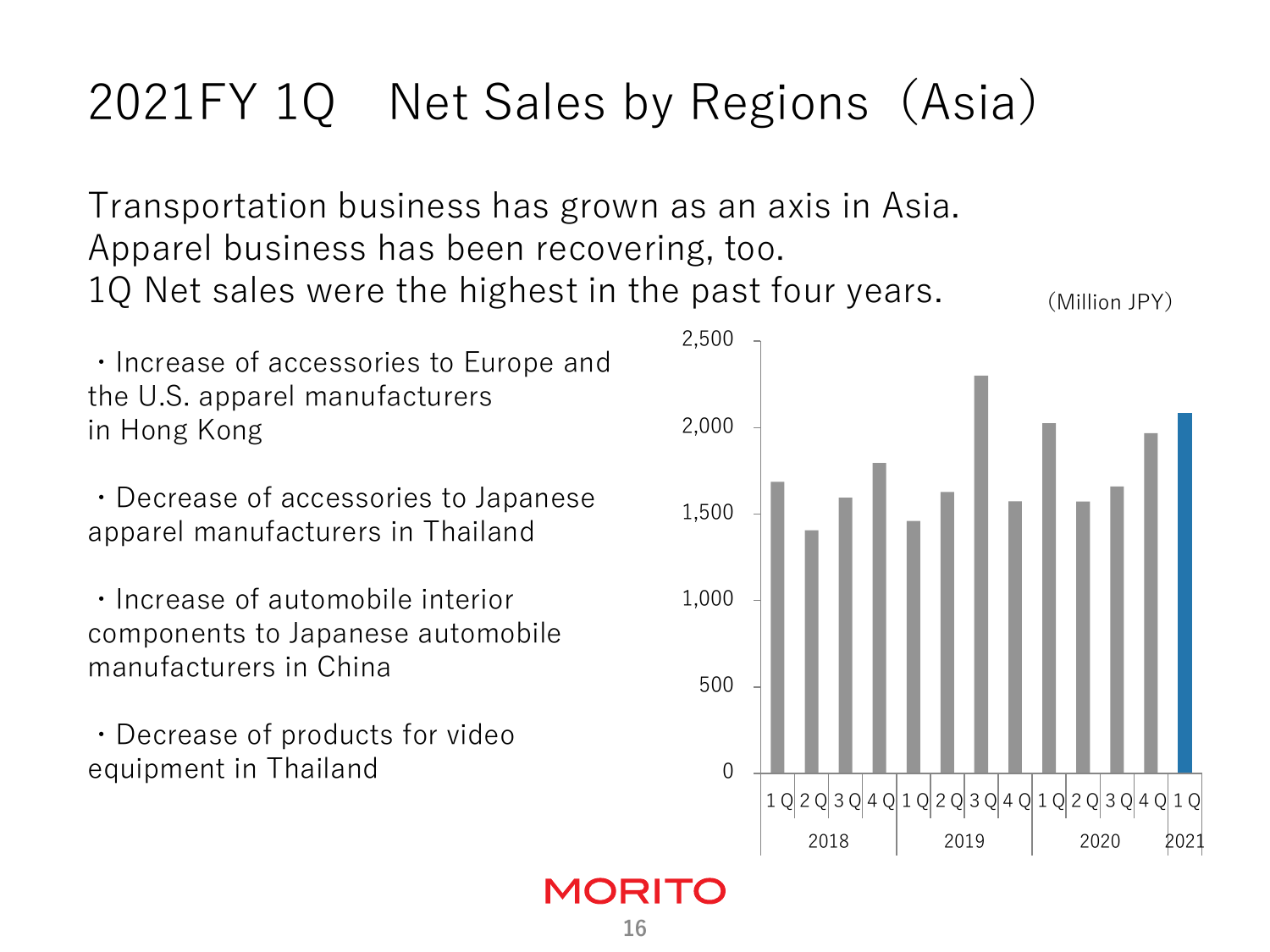### 2021FY 1Q Net Sales by Regions (Europe & the U.S.)

Impact of COVID-19 has continued, especially in Europe. Net sales have been recovering since 2020FY 3Q.

・Increase of accessories to apparel manufacturers in the U.S.

・Decrease of accessories to apparel manufacturers in Europe

・Decrease of automobile interior components to Japanese automobile manufacturers

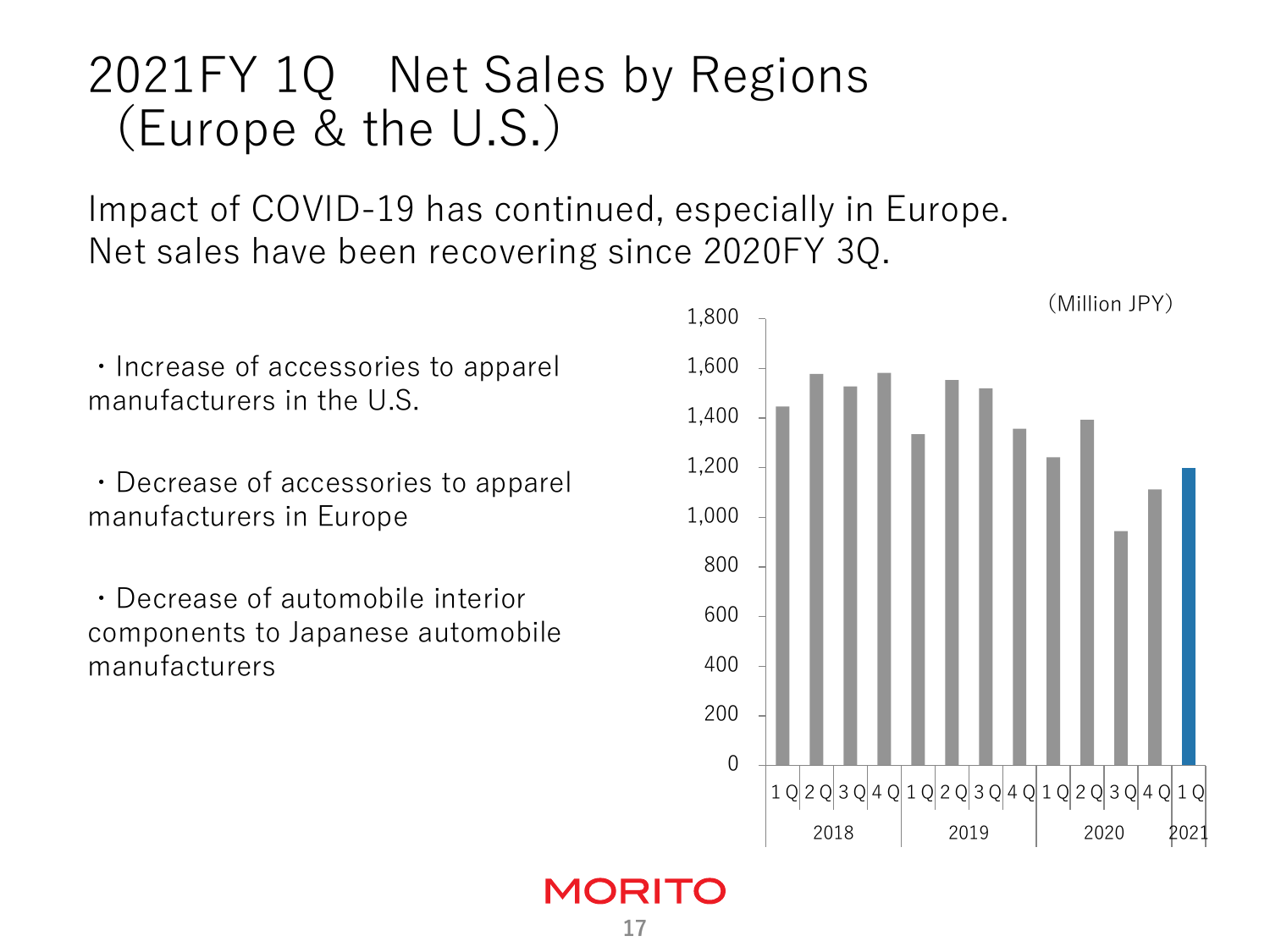## 2021FY 1Q Net Sales by Regions(Quarterly)

(Million JPY)

| <b>2021FY</b>       |                |                    |                              |         |  |  |  |
|---------------------|----------------|--------------------|------------------------------|---------|--|--|--|
|                     | 1 <sub>Q</sub> | <b>Composition</b> | Increase/<br><b>Decrease</b> | Y/Y     |  |  |  |
| Japan               | 7,347          | 69.1%              | $-555$                       | $-7.0%$ |  |  |  |
| Asia                | 2,083          | 19.6%              | $+57$                        | $+2.8%$ |  |  |  |
| Europe&<br>the U.S. | 1,198          | 11.3%              | $-44$                        | $-3.5%$ |  |  |  |
| Total               | 10,629         | 100.0%             | $-542$                       | $-4.9%$ |  |  |  |

|                     | <b>2020FY</b>  |        |       |        |              |                    |                              |           |  |  |
|---------------------|----------------|--------|-------|--------|--------------|--------------------|------------------------------|-----------|--|--|
|                     | 1 <sub>Q</sub> | 2Q     | 3Q    | 4 Q    | <b>Total</b> | <b>Composition</b> | Increase/<br><b>Decrease</b> | Y/Y       |  |  |
| Japan               | 7,902          | 7,062  | 6,141 | 7,705  | 28,810       | 70.7%              | $-4,452$                     | $-13.4\%$ |  |  |
| Asia                | 2,026          | 1,572  | 1,660 | 1,967  | 7,225        | 17.7%              | $+262$                       | $+3.8%$   |  |  |
| Europe&<br>the U.S. | 1,242          | 1,393  | 944   | 1,112  | 4,691        | 11.5%              | $-1,071$                     | $-18.6\%$ |  |  |
| Total               | 11,171         | 10,027 | 8,744 | 10,785 | 40,727       | 100.0%             | $-5,260$                     | $-11.4\%$ |  |  |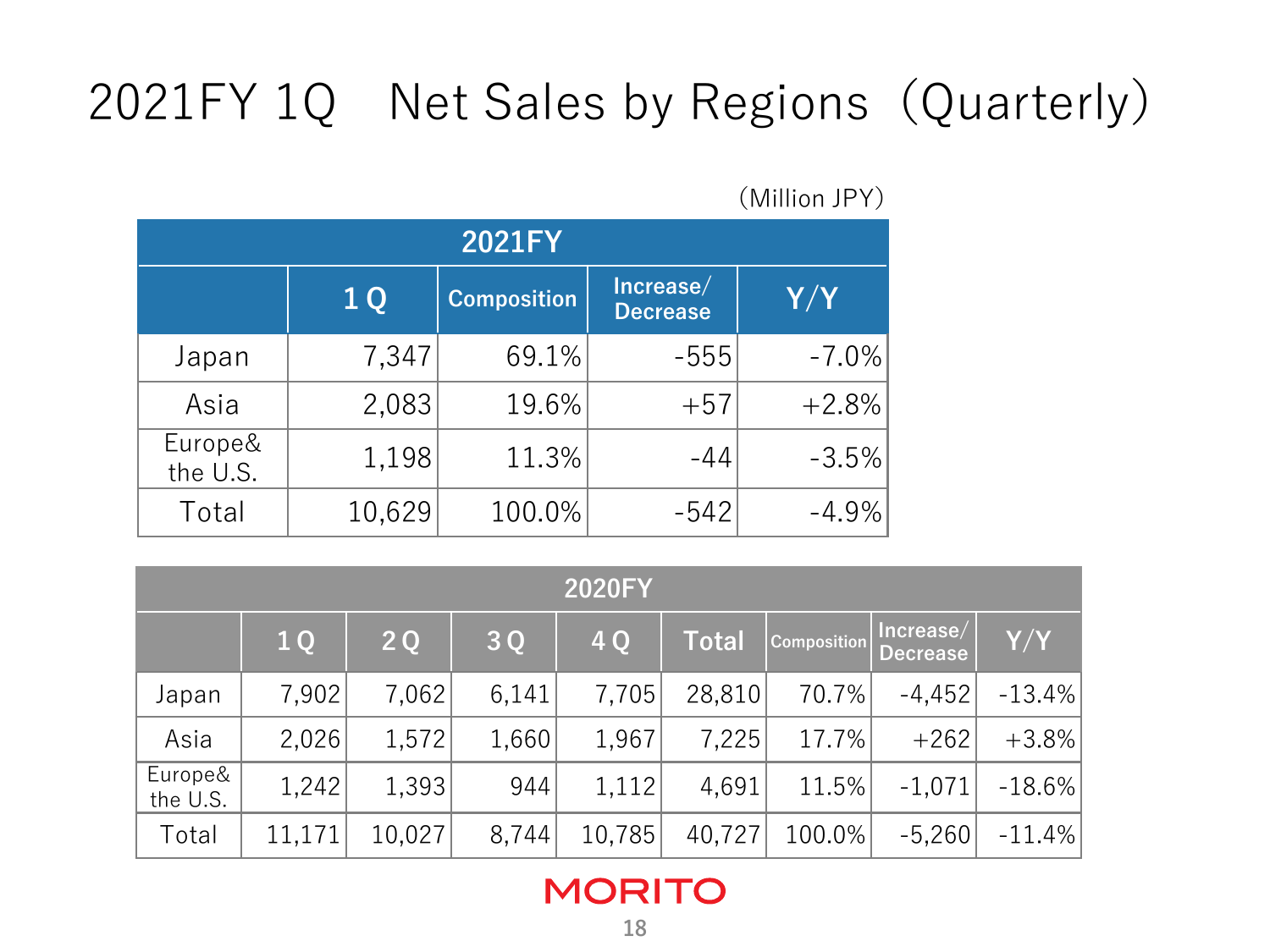## 2021FY 1Q Sales Composition by Region

 $<$  2020 1Q >  $<$  2021 1Q >

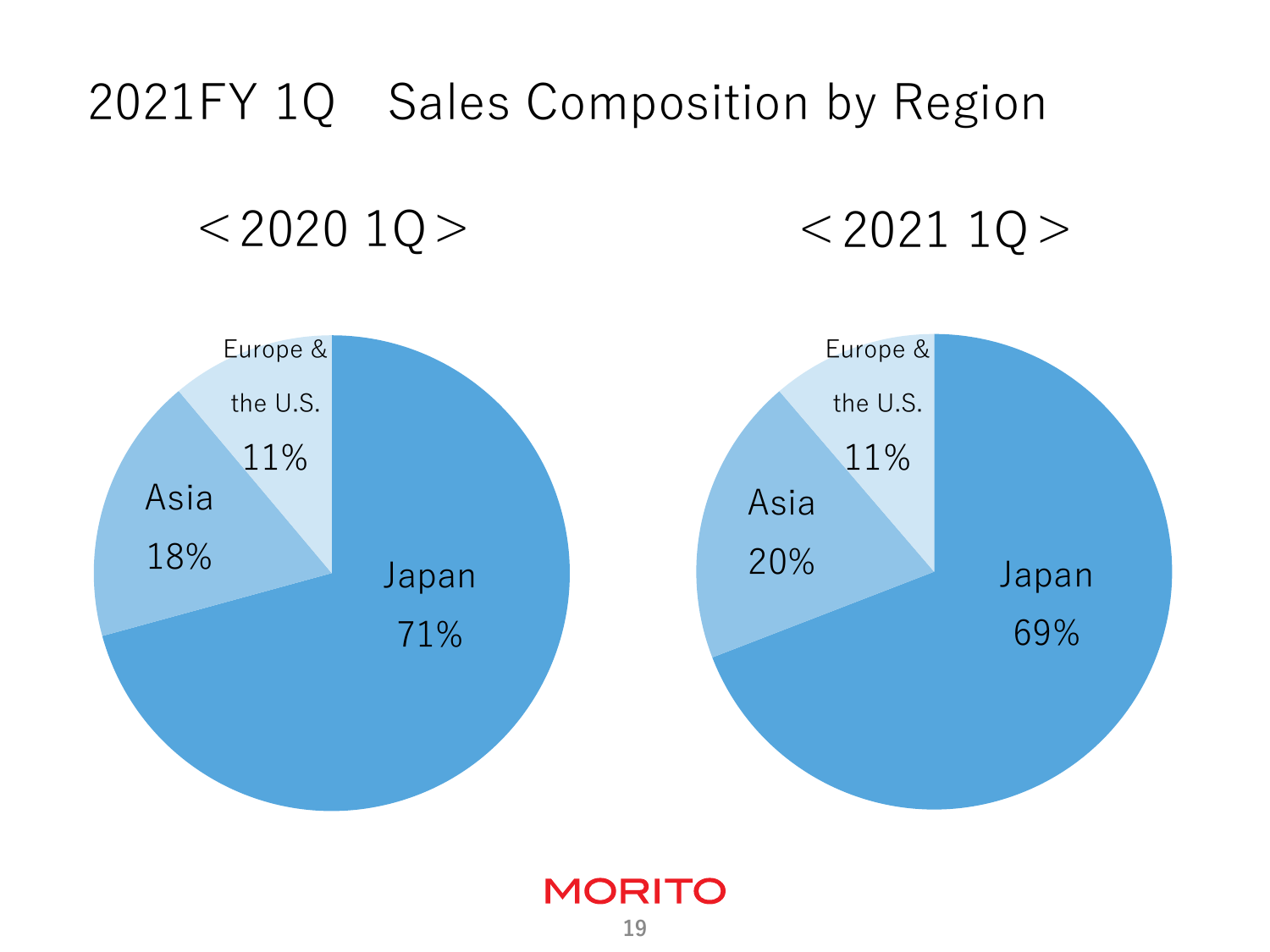### 2021FY 1Q Sales Composition by Region & Business



20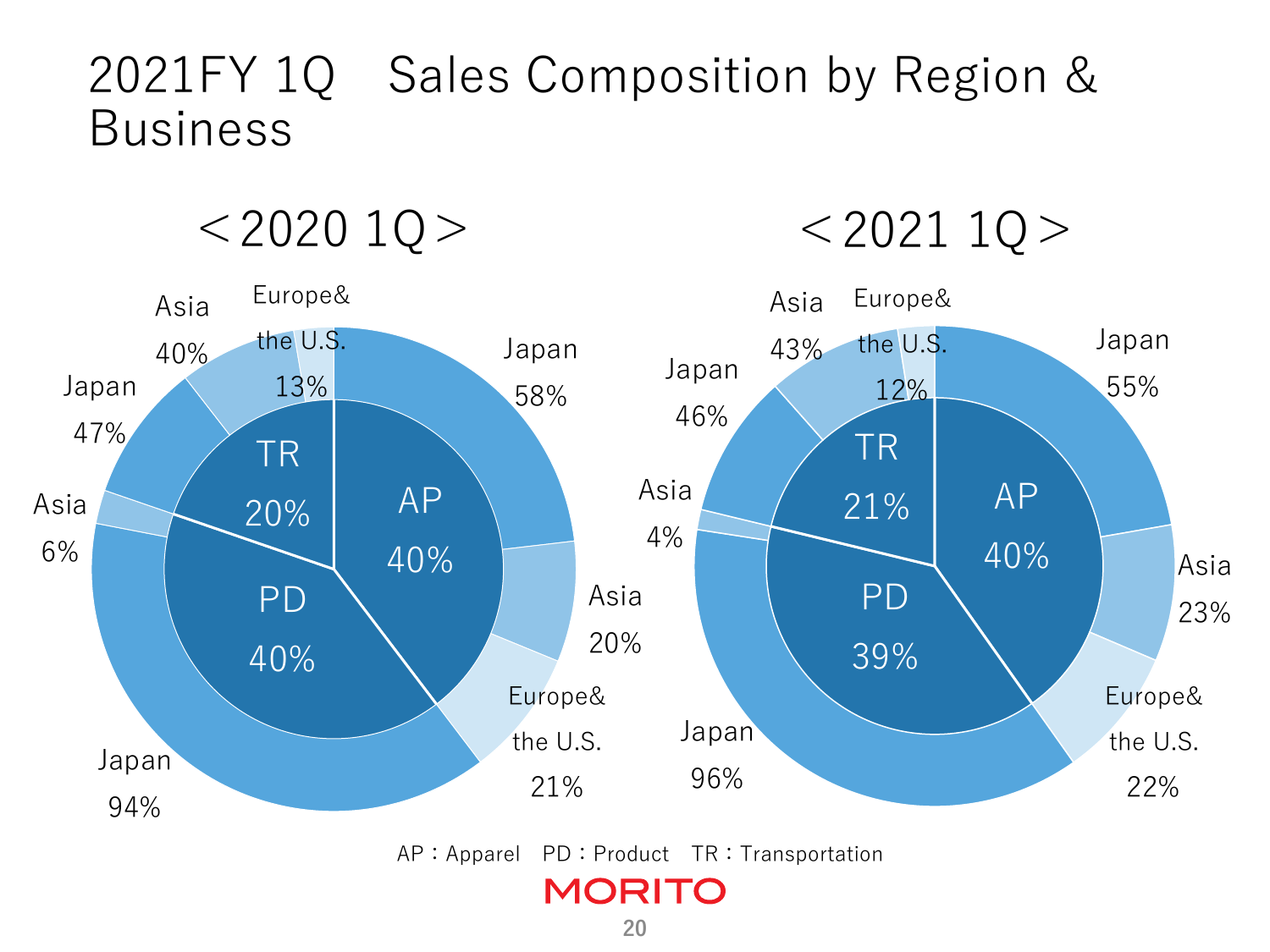## 1. FY2021.11 1Q Financial Results

## 2. FY2021.11 1Q Business Overview

## 3. Shareholder Returns

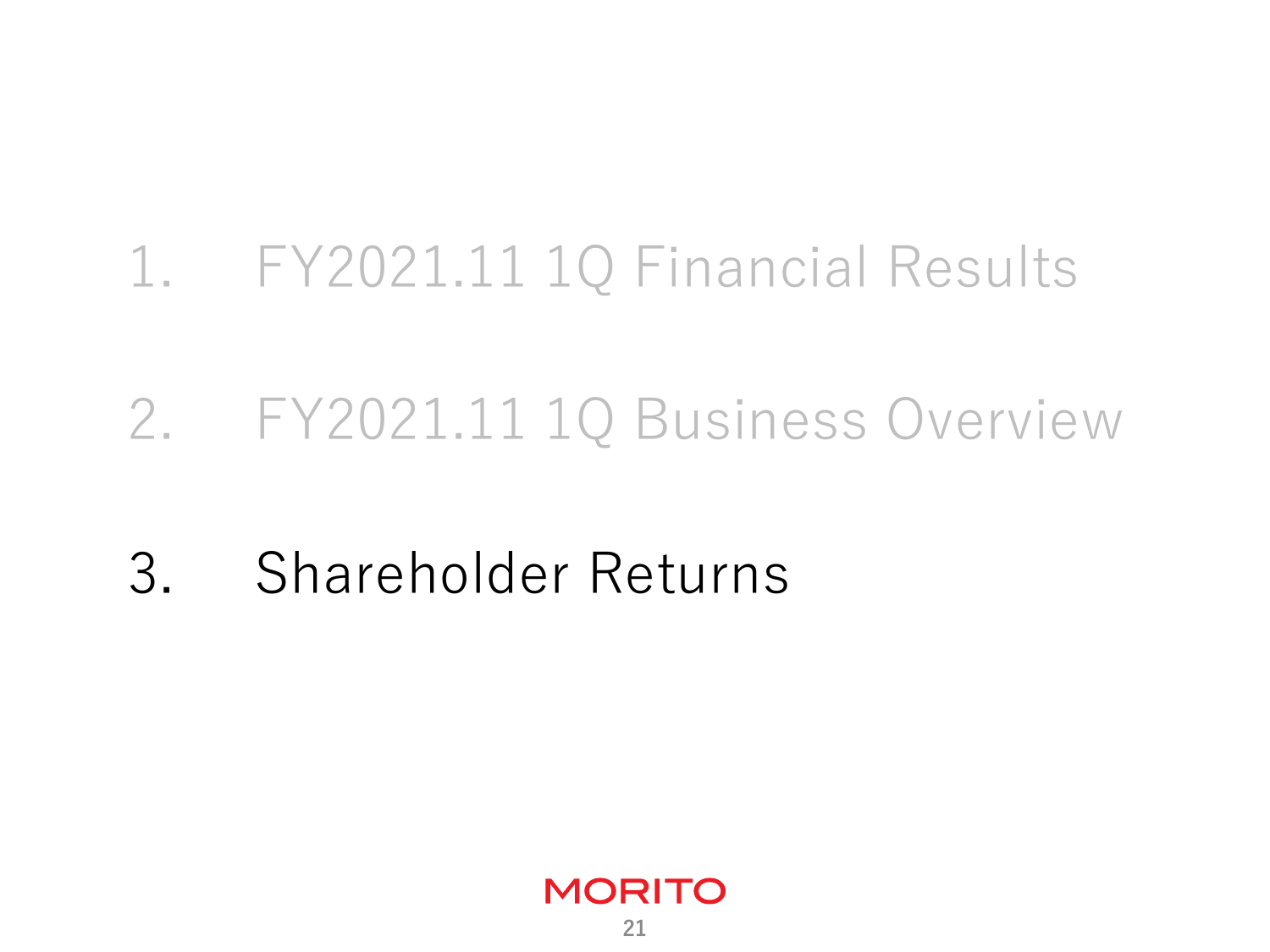### Basic Dividend Policy

**Realize** continuous dividend payments

Dividend payout ratio of 50%more in relation to profit attributable to owners of parent is the standard※

Maintain a dividend on equity (DOE) of 1.5%

※In a fiscal year with a significant fluctuation in after-tax profit attributable to owners of parent due to special factors such as extraordinary income or losses, the dividend amount will be determined in consideration of the corresponding impact.

※From the perspective of striving to further enhance shareholder returns, after considering factors such as the Company's earnings and expenditure balance as well as the share price level, the Company will continuously review the need to flexibly conduct a purchase or retirement of its treasury shares.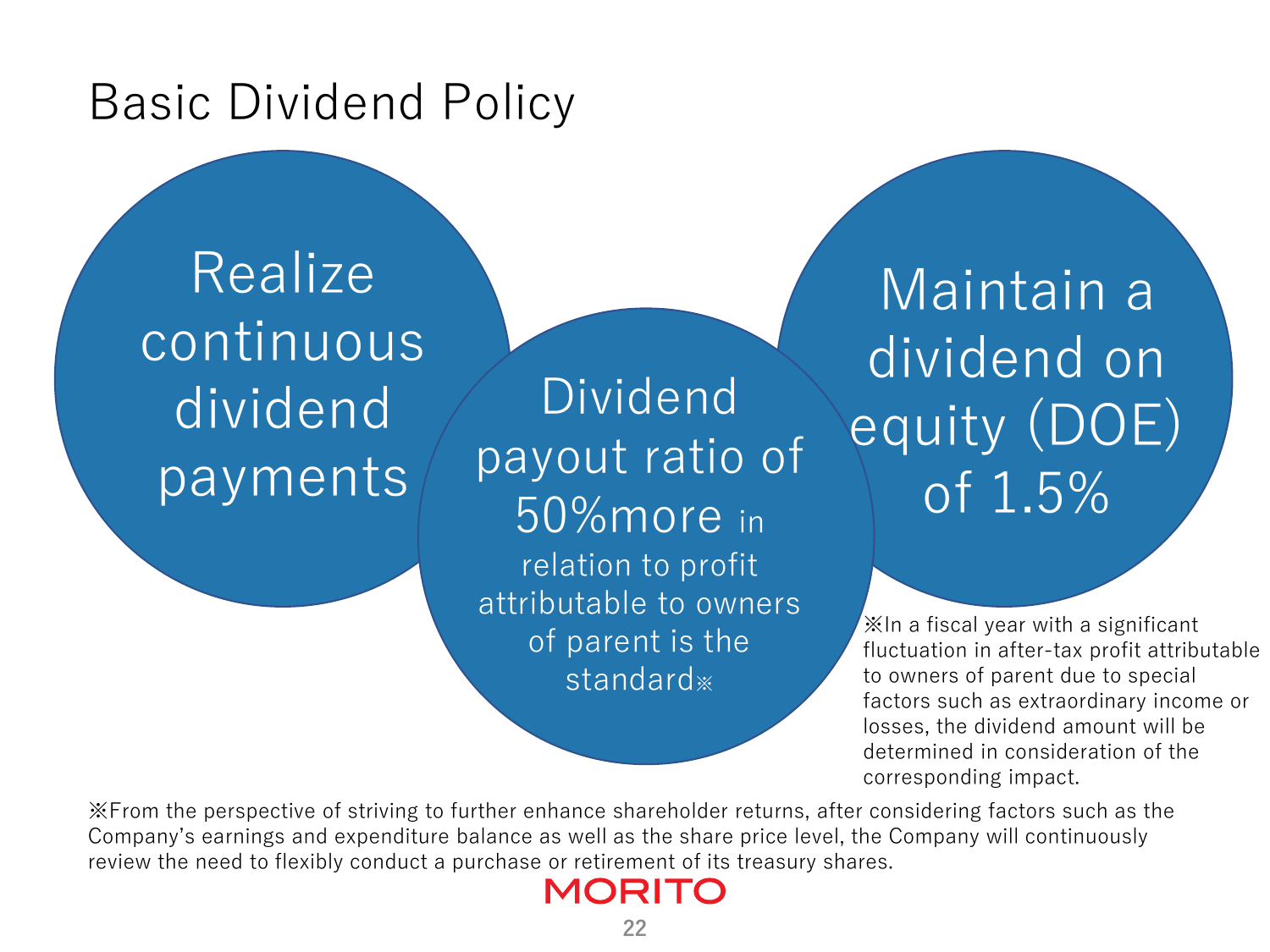#### Trends of Dividend, Dividend Payout Ratio & DOE Basic Dividend Policy since 2017FY



※ The dividend payout ratio for the fiscal year ended November 30, 2017 is 23.5% in the table, but based on the ordinary dividend of 22 yen excluding the commemorative dividend and the net income attributable to shareholders of the parent company excluding extraordinary gains and losses, the dividend payout ratio is more than 50%.